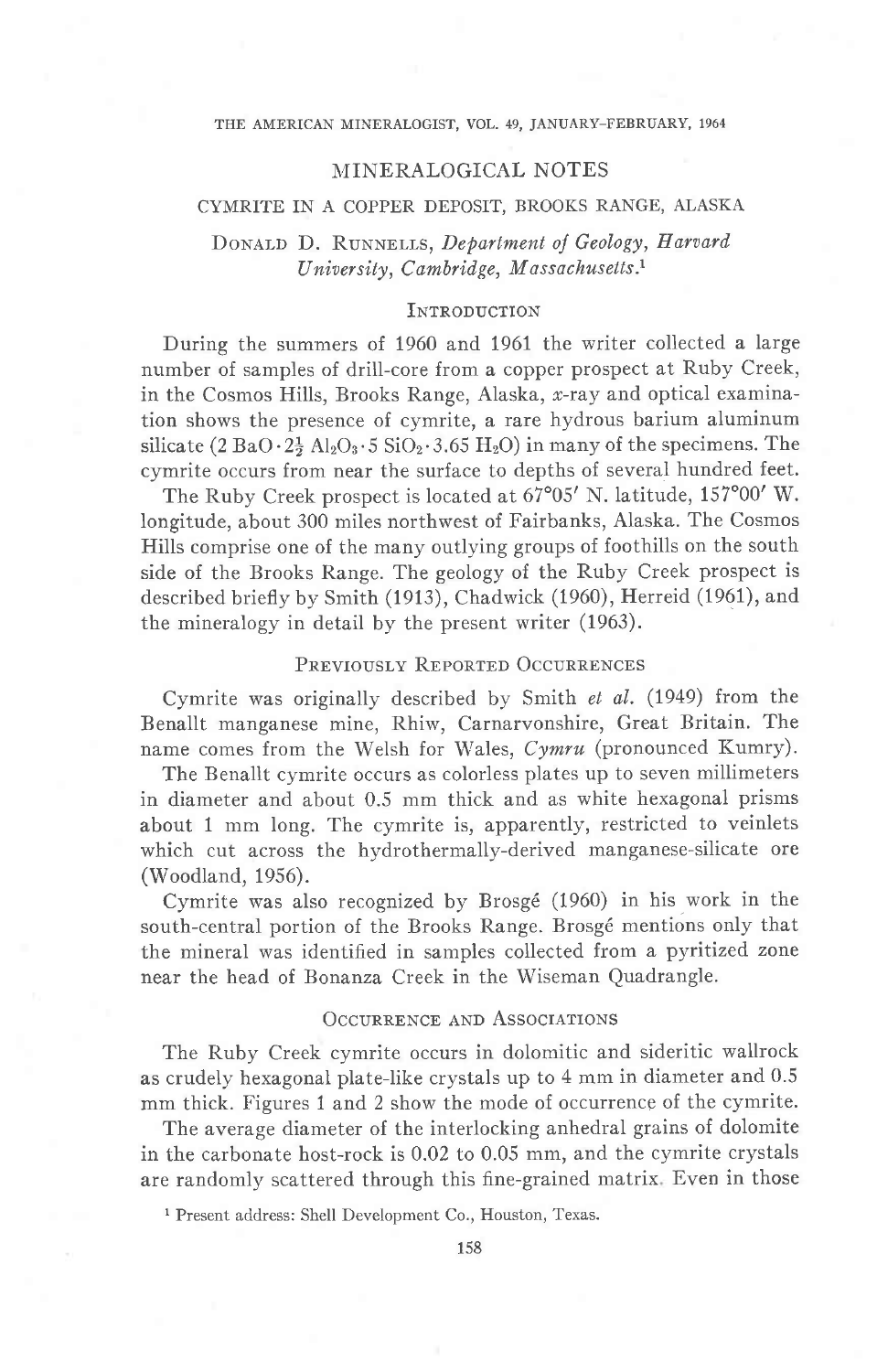

Frc. 1. Specimen of drill-core with small crystals of cymrite (black flakes) scattered through a dolomite breccia. Pyrite-filled stylolite and a veinlet of calcite are also present. Small squares equal 0.1 inch.



FIG. 2. Thin-section of siderite-rich wallrock with crystals of cymrite. Recrystallized borders of carbonate, such as that shown here, are normally present adjacent to the crystalsof cymrite. Crossed nicols. Width of view is 3 mm.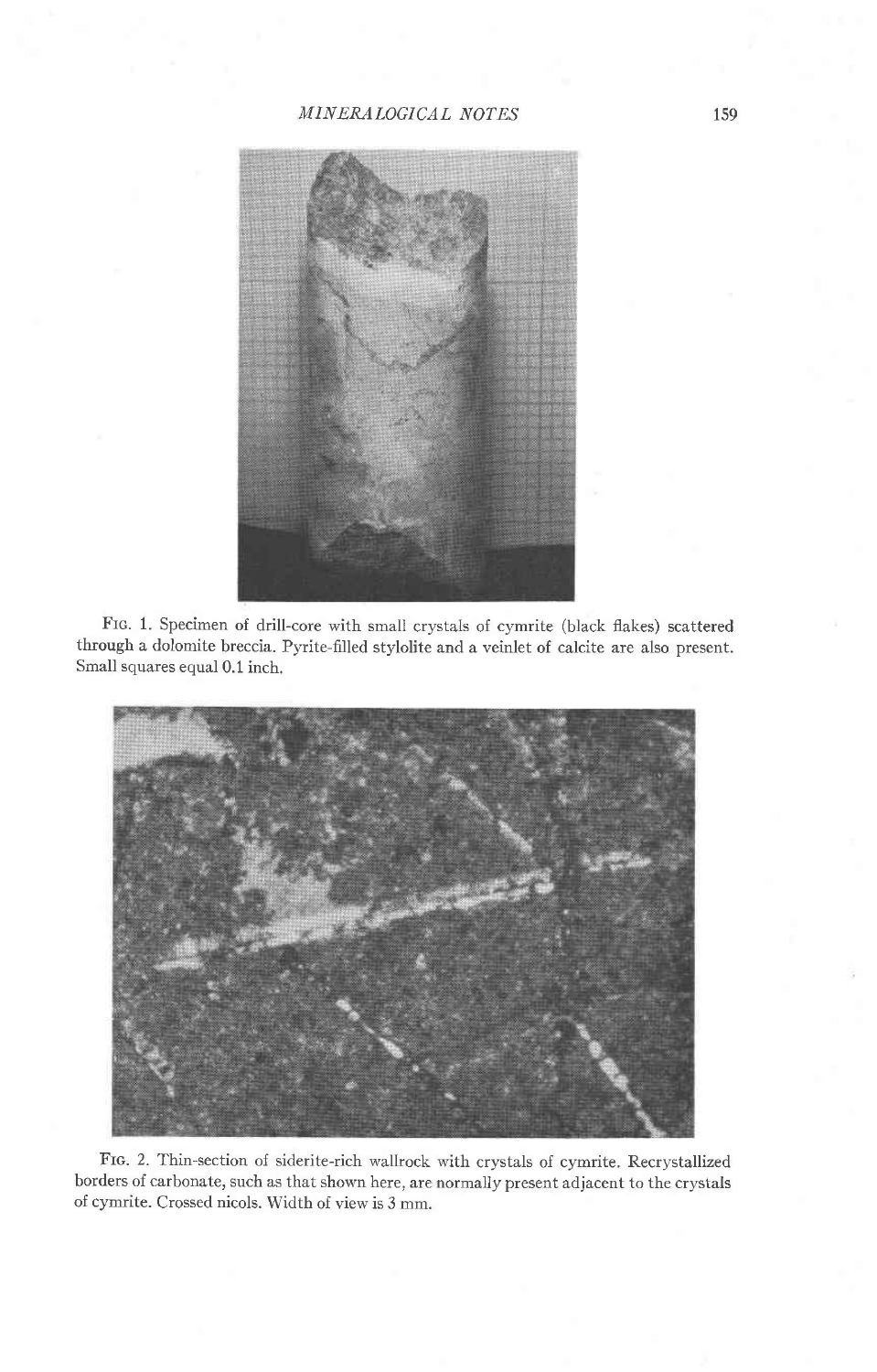specimens in which cymrite is most abundant, it comprises only two or three volume per cent of the rock. The intersecting plate-like crystals may impart a coarsely granular appearance to the fine-grained carbonate matrix.

The host-rock was originally a normal dolomite of marine origin, but it is now mineralized and contains pyrite, chalcopyrite, bornite, chalcocite, sphalerite, galena and cymrite, together with small amounts of chlorite, fluorite, pyrrhotite, dickite, and bementite,  $Mn_5(OH)_6Si_4O_{10}(?)$ . Calcite, muscovite and quartz occur as original sedimentary minerals in some of the rocks. The siderite and ankerite which are also present may be of either sedimentary or alteration origin. Cymrite is observed in contact with one or more of the following: dolomite, siderite, ankerite, pyrite, fluorite, quartz and chlorite.

### PHYSICAL AND OPTICAL PROPERTIES

Cymrite is colorless when pure, but it is commonly dark green or brown because of inclusions and various alteration products. The crystal system is hexagonal; there is a perfect basal {0001} cleavage and an imperfect prismatic cleavage which is probably  $\{10\overline{1}0\}$ . The luster is vitreous to satiny, and the fracture is irregular. The calculated specific gravity is  $3.44<sub>7</sub>$ . The measured value for  $470$  mg of minus 60-mesh material in a two-milliliter pycnometer is  $3.4<sub>1</sub>$ . Smith et al. (1949) give a measured specific gravity of  $3.413 \pm 0.05$ . Moh's hardness is two to three, and the mineral is brittle.

Nearly all grains are uniaxial negative, but a few are anomalously biaxial negative with a small 2V. The extinction is parallel to both cleavages. The indices of refraction are somewhat variable;  $\epsilon = 1.603-$ 1.606 and  $\omega = 1.611 - 1.617 + 0.002$  in sodium light.

## $X$ -ray Data

Smith et al. (1949) report that cymrite has a pseudo-unit cell with  $a'$ =5.33 Å and  $c=7.67$  Å; the true cell is stated to have  $a=42.6$  Å and  $c = 7.67$  Å. A lack of good single crystal material prevents the present writer from verifying this conclusion.

Rotating-crystal and zero-Ievel Weissenberg photographs of crystals rotated about [0001] gave preliminary values of the lattice constants of the pseudo-cell. Using the preliminary values of  $a'$  and  $c$ , a powder pattern was easily and completely indexed on a hexagonal scheme (Table 1). An extrapolation  $(cos^2\theta / sin^2\theta + cos^2\theta / \theta)$  from the indexed powder pattern yields refined^ values for the lattice constants of the pseudo-cell of  $a' = 5.334 + 0.001$  Å and  $c = 7.705 \pm 0.005$  Å.

Although the samples used for powder patterns were carefully sorted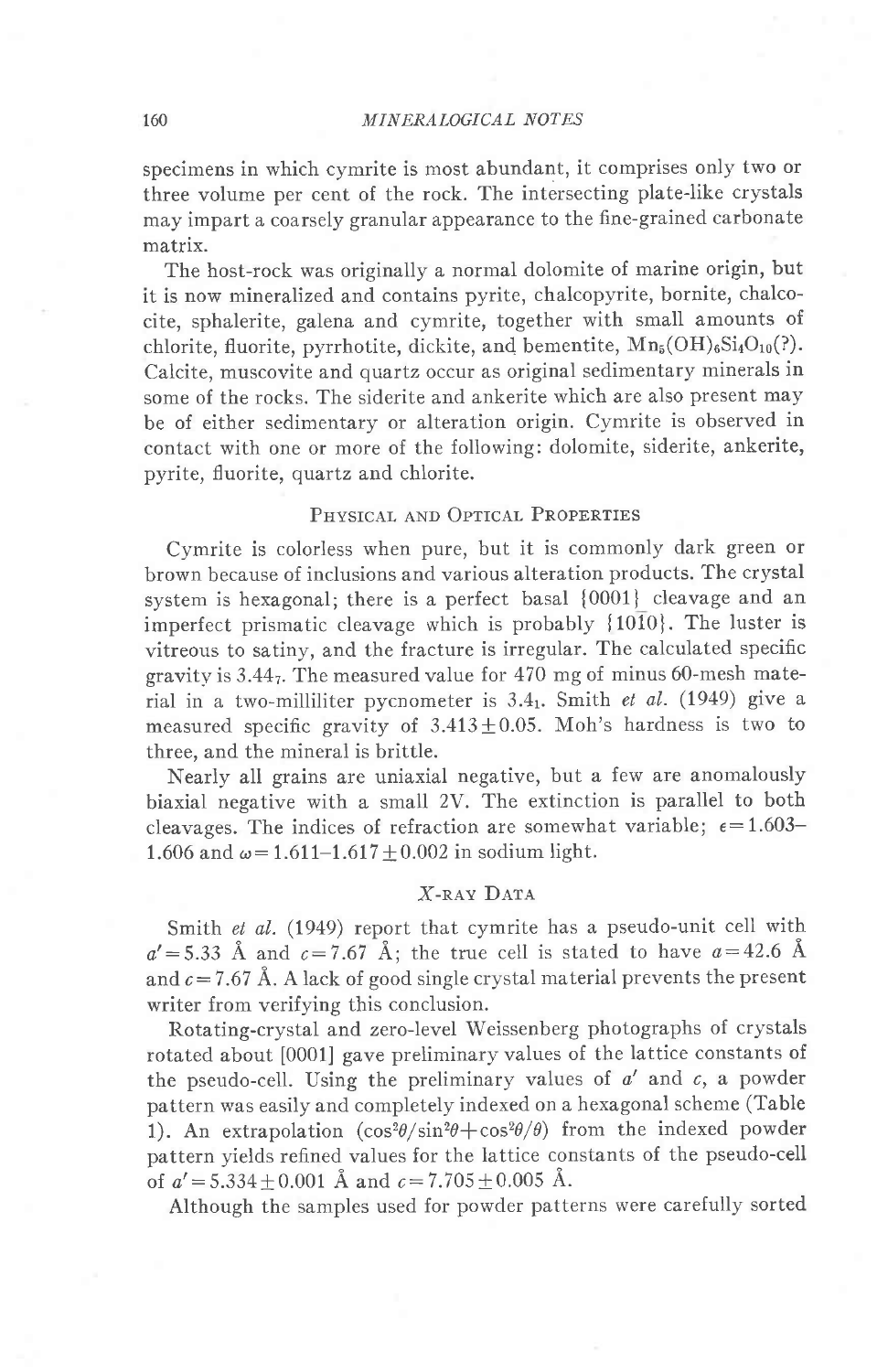### TABLE 1. X-RAY POWDER DATA FOR CYMRITE

| $d$ (obs.) | $I$ (est.)     | hkil              |  |
|------------|----------------|-------------------|--|
| 7.71 Å     | 50             | 0001              |  |
| 4.62       | 10             | 10 <sub>I</sub> 0 |  |
| 3.96       | 90             | 10T1              |  |
| 3.85       | 10             | 0002              |  |
| 2.96       | 100            | 10T <sub>2</sub>  |  |
| 2.67       | 70             | 1120              |  |
| 2.57       | 10             | 0003              |  |
| 2.53       | 10             | $11\overline{2}1$ |  |
| 2.31       | 20             | 2020              |  |
| 2.24       | 40             | $10\overline{1}3$ |  |
| 2.21       | 40             | 2021              |  |
| 2.195      | 10             | 1122              |  |
| 1.982      | 10             | 2022              |  |
| 1.925      | 30             | 0004              |  |
| 1.850      | $40\,$         | 1123              |  |
| 1.778      | $\sqrt{5}$     | 10T4              |  |
| 1.703      | 20             | 2131              |  |
| 1.591      | 30             | 2132              |  |
| 1.560      | 20             | 1124              |  |
| 1.541      | 20             | 0005, 3030        |  |
| 1.496      | 5              | 3031, 2024        |  |
| 1.462      | 20             | $10\overline{1}5$ |  |
| 1.445      | 10             | 2133              |  |
| 1.334      | 15             | 1125, 2240        |  |
| 1.321      | $\sqrt{5}$     | 3033, 2241        |  |
| 1.294      | $\sqrt{5}$     | 2134              |  |
| 1.282      | $20\,$         | 0006, 3140, 2025  |  |
| 1.264      | $\sqrt{5}$     | 3141, 2242        |  |
| 1.236      | $\overline{5}$ | $10\overline{1}6$ |  |
| 1.216      | 5              | 3142              |  |
| 1.203      | 5              | 3034              |  |
| 1.185      | 5              | 2243              |  |
| 1.155      | 20             | 1126, 4040        |  |
| 1.146      | 5              | 2135, 3143        |  |
| 1.123      | 10             | 2026              |  |
| 1.098      | 10             | 0007, 2244        |  |
| 1.071      | 10             | 3144, 1017        |  |
| 1.050      | $\sqrt{5}$     | 4043, 3251        |  |
| 1.035      | $\sqrt{5}$     | 2136              |  |
| 1.017      | 15             | 3254, 1127        |  |
| 1.008      | $10\,$         | 4150, 2245        |  |
| 0.985      | 5              | 3145, 3036        |  |

 $a' = 5.334 \pm 0.001$  Å (pseudocell),  $c = 7.705 \pm 0.005$  Å. FeK $\alpha$  radiation = 1.9373 Å. Mn filter. Debye-Scherrer camera with a diameter of 114.56 mm. Straumanis mount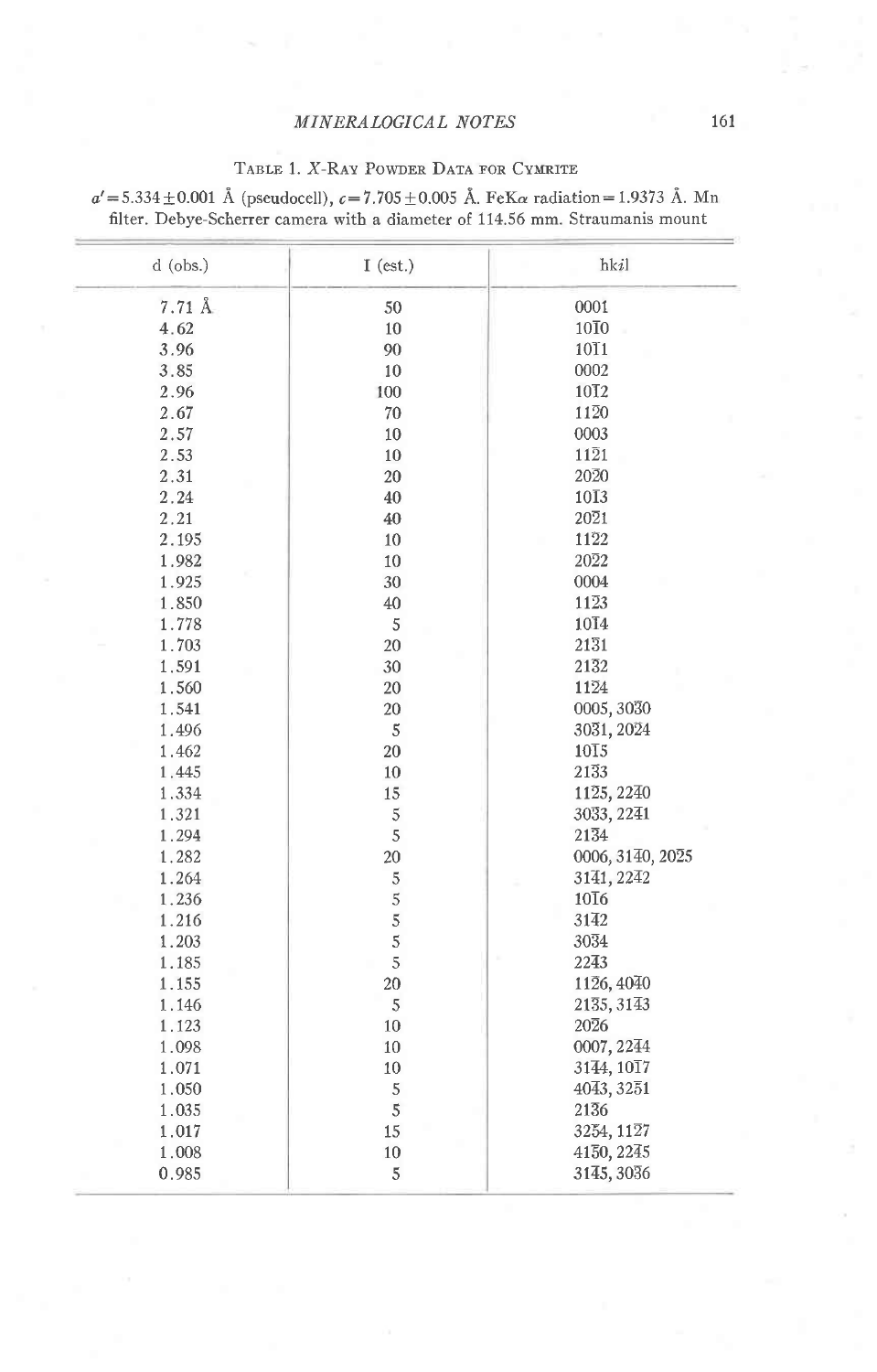under a binocular microscope, from three to five faint lines of impurities appeared in each of the several photographs. These lines are attributable to the strongest reflections of quartz, dolomite, calcite, and siderite.

The powder data for cymrite are presented in Table 1.

## INFRARED DATA

The infrared absorption chart is presented in Fig. 3. Ten milligrams of cymrite were ground with 1000 milligrams of KBr and pressed into a pellet for the infrared analvsis: the instrument used was a Perkin-



Frc. 3. Infrared spectrum of cymrite.

Elmer Double Beam Infrared Spectrophotometer, Model 21. The pattern bears a striking resemblance to that of anthophyllite given by Keller et al. (1952).

## CHEMICAL DATA

Cymrite is slightly soluble in cold 1:1 HCl and cold 1:1  $HNO<sub>3</sub>$ , and when heated to redness in an open tube it exfoliates to a puffy aggregate of tiny micaceous flakes.

A quantitative analysis of a 780-mg sample is given in Table 2. Emission spectrographic analysis shows trace amounts of Mo, Cu, Sr and Mn. Extreme difficulty is encountered in obtaining a pure sample of cymrite. Practically all of the grains contain inclusions of the wallrock gangue and various alteration products, principally chlorite. The 780-mg sample submitted for analysis is hand-picked and is as pure as possible, but tiny specks of pyrite and fluorite can still be seen under the binocular microscope. Some of the fluorine of the analysis may be a component of the mineral, but it is not possible to determine this for certain. The MgO is believed to be present as inclusions of dolomite, and the iron probably represents pyrite. Column (2) of Table 2 is the recalculated analysis after subtracting FeS<sub>2</sub>, F, MgO and the corresponding amounts of CaO. as impurities.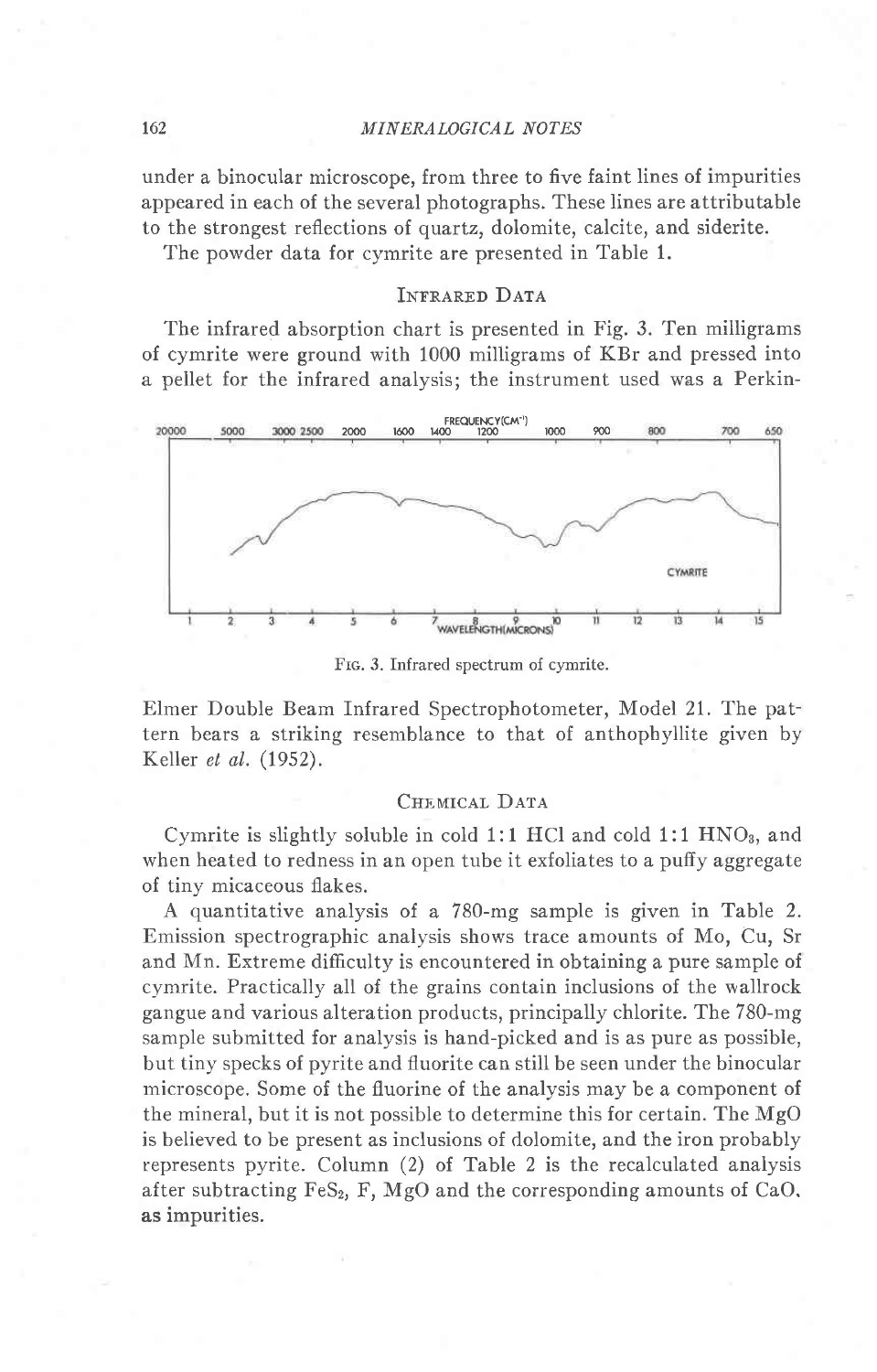|                   | (1)      | (2)    | (3)                | (4)                |
|-------------------|----------|--------|--------------------|--------------------|
| SiO <sub>2</sub>  | 32.06    | 32.69  | $0.544_3$          | 1.0886             |
| TiO <sub>2</sub>  | 0.06     | 0.06   | $0.000_8$          | 0.001 <sub>6</sub> |
| $Al_2O_3$         | 27.00    | 27.53  | 0.540 <sub>o</sub> | $0.810_0$          |
| MgO               | 0.14     | 0.00   |                    |                    |
| CaO               | 0.85     | 0.35   | 0.006              | $0.006_2$          |
| BaO               | 31.36    | 31.98  | 0.208 <sub>5</sub> | 0.208 <sub>5</sub> |
| $K_2O$            | 0.22     | 0.22   | 0.004 <sub>6</sub> | 0.002 <sub>3</sub> |
| Na <sub>2</sub> O | nil      | nil    |                    |                    |
| $H_2O (+)$        | 7.03     | 7.17   | 0.796 <sub>0</sub> | 0.398 <sub>0</sub> |
| $H2O (-)$         | nil      | nil    |                    |                    |
| F                 | 0.3      | 0.0    |                    |                    |
| FeS <sub>2</sub>  | 1.46     | 0,0    |                    |                    |
|                   | 1.000.00 | $-22$  |                    |                    |
|                   | 100.48   | 100.00 |                    | $2.515_2$          |

TABLE 2. OUANTITATIVE CHEMICAL ANALYSIS OF CYMRITE

(1) Analyst: Jun Ito. University of Tokyo, 1962.

(2) Analysis recalculated to 100 per cent after subtraction of FeS<sub>2</sub>, F (+CaO) as fluorite, and MgO  $(+CaO)$  as dolomite.

(3) Cation moles.

(4) Oxygen moles.

The best empirical formula corresponding to columns  $(3)$  and  $(4)$  is:

 $(Ba_{0.950}Ca_{0.027}K_{0.023})_{2.02}(Al_{0.998}Ti_{0.002})_{4.96}Si_{4.99}O_{19.4}\cdot 3.65 H_2O$ 

The above formula approximates:

#### 2 BaO·2<sup>1</sup>/<sub>2</sub> Al<sub>2</sub>O<sub>3</sub>·5 SiO<sub>2</sub>·3.65 H<sub>2</sub>O

The formula of cymrite given above is not in agreement with that of  $BaAlSi<sub>3</sub>O<sub>8</sub>(OH)$  suggested by Smith *et al.* (1949). The present formula is believed to be preferable because of the larger amount of material (780 mg) analyzed; the earlier writers were able to obtain only microanalyses of 7- and 10-mg samples.

Four formula units per pseudo (?)-unit cell are assumed in calculating the specific gravity of  $3.44<sub>7</sub>$ .

## ORIGIN AND ALTERATION

Pseudomorphs of pyrite, chalcopyrite, bornite and primary chalcocite after cymrite are observed in polished surfaces. Figure 4 shows that good pseudomorphs of chlorite and quartz after cymrite also are present. The cymrite thus appears to be an early mineral in the paragenetic sequence. It is closely associated in space with the sulfides and seems to be a product of solution alteration of the impure carbonate host-rock. The aluminum, silicon and barium could be derived from the walrock itself.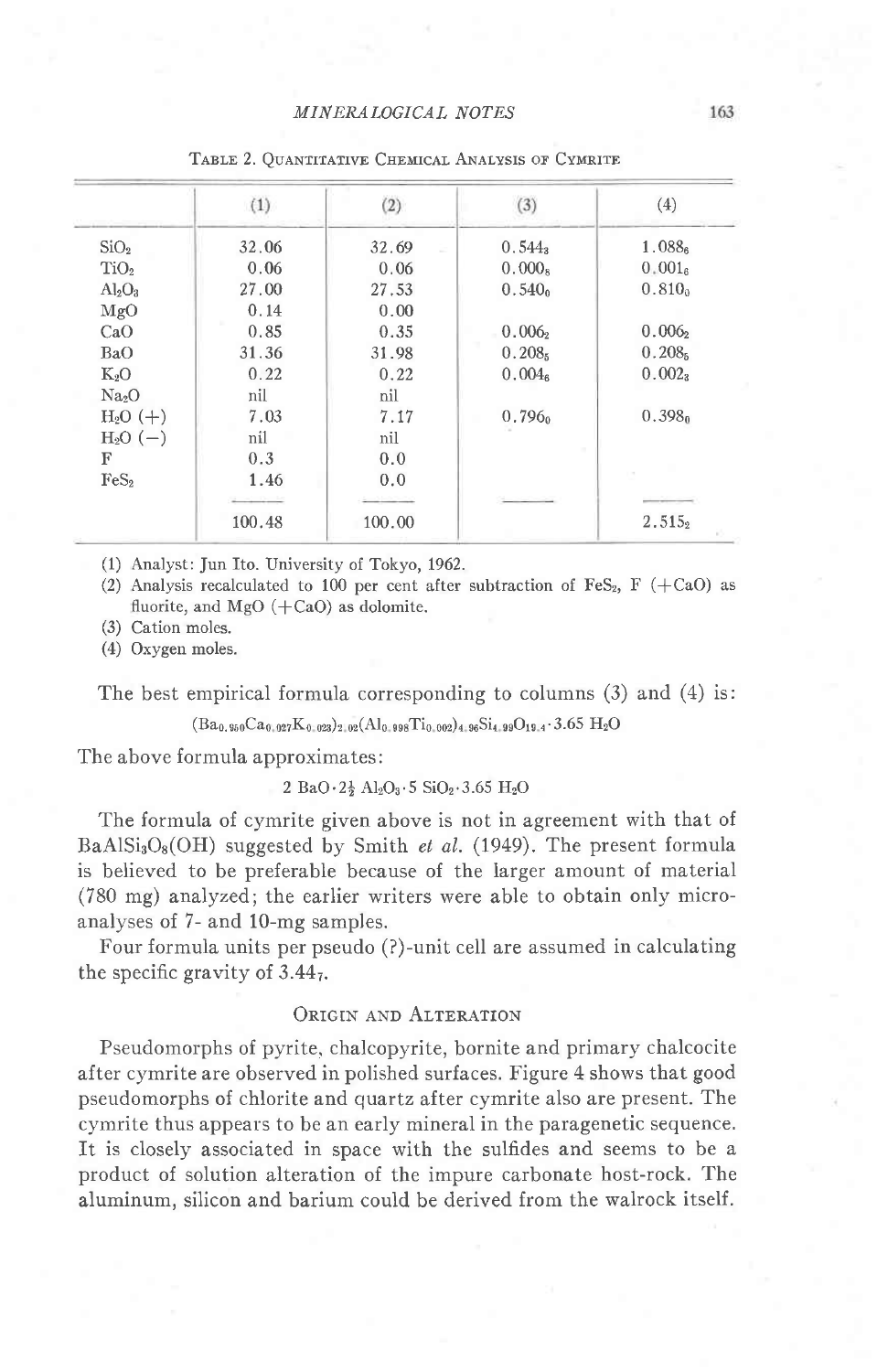

Frc. 4. Thin-section of siderite-rich wallrock with a pseudomorph of chlorite plus quartz after cymrite. Crossed nicols. Width of view is 3 mm.

It is noted in some instances that the disseminated crystals of cymrite are most abundant near veinlets of pyrite, decreasing in abundance outward into the wallrock. This suggests that diffusion of the components of cymrite away from the veinlet may have taken place.

The alteration of cymrite itself is interesting. Where subjected to supergene processes, the mineral alters to an extremely fine-grained mixture of kaolinite and barite. Pseudomorphs of a 10 Å clay mineral, possibly 1-M muscovite (Yoder and Eugster, 1955) after cymrite are also present, but only awav from the zone of supergene alteration. In the latter occurrence, barite is absent. As noted above, pseudomorphous replacement of cymrite by the copper sulfides, pyrite and chlorite plus quartz also occurs.

#### ACKNOWLEDGMENTS

The writer wishes to express his appreciation to Professors Clifford Frondel and Cornelius Hurlbut, Harvard University, for reading the manuscript of his paper and for their helpful suggestions. Grateful acknowledgement is also due Mr. Donald Newberg who gave freely of his time during the single-crystal x-ray work. The Department of Mineralogy of Harvard University paid the cost of the analysis, and Bear Creek Mining Company supported the writer during the summers of field work in the area; this financial assistance is gratefully acknowl